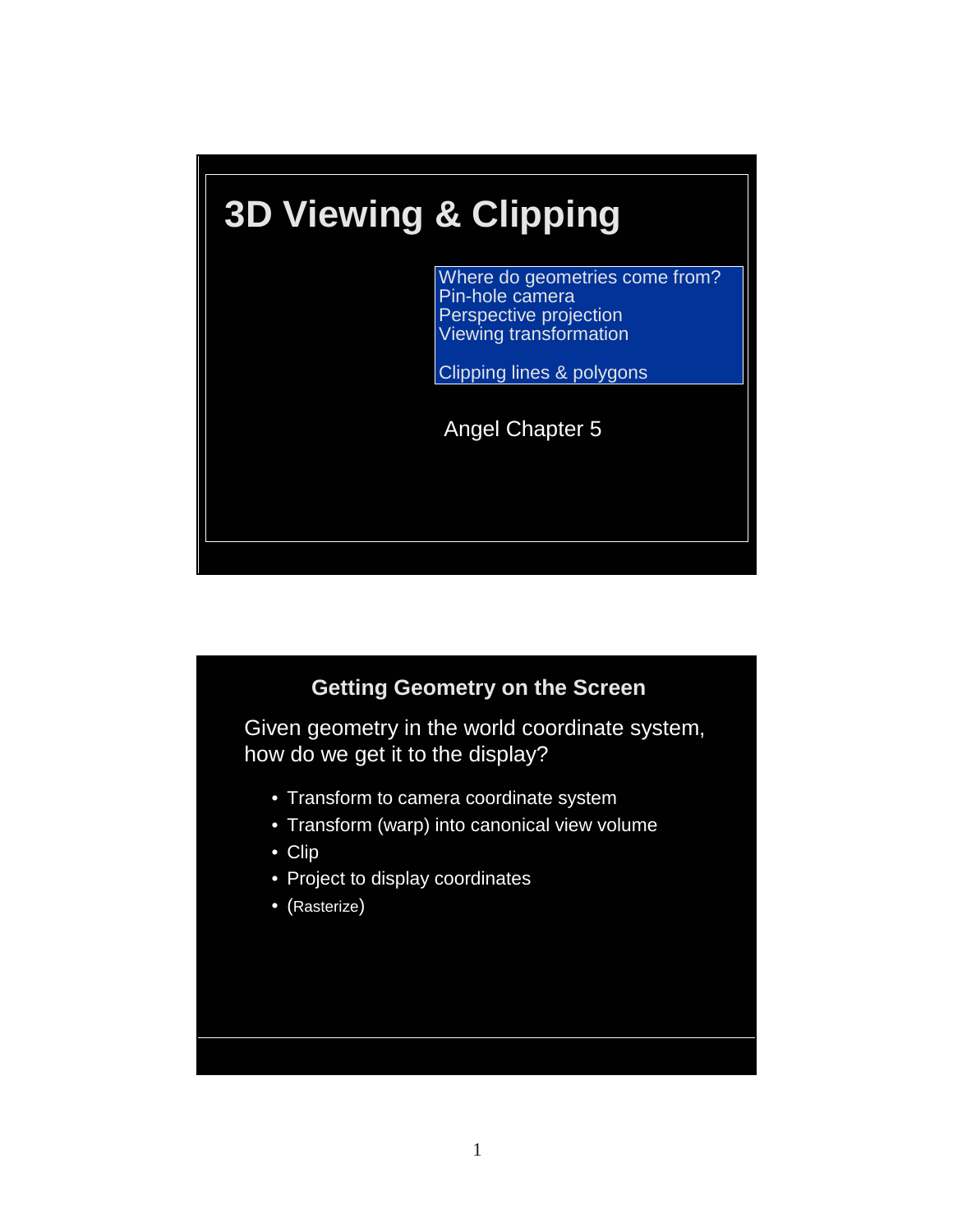

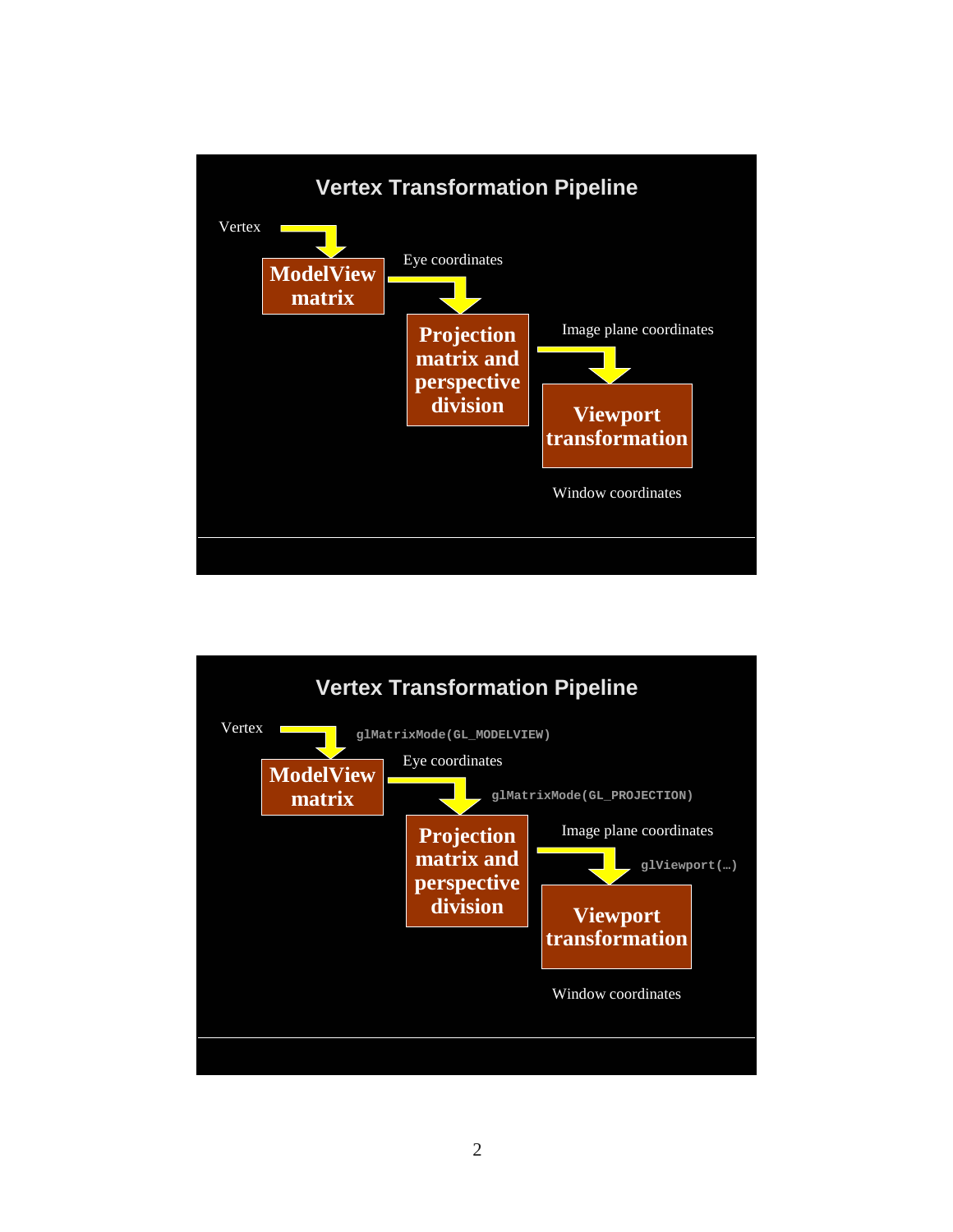

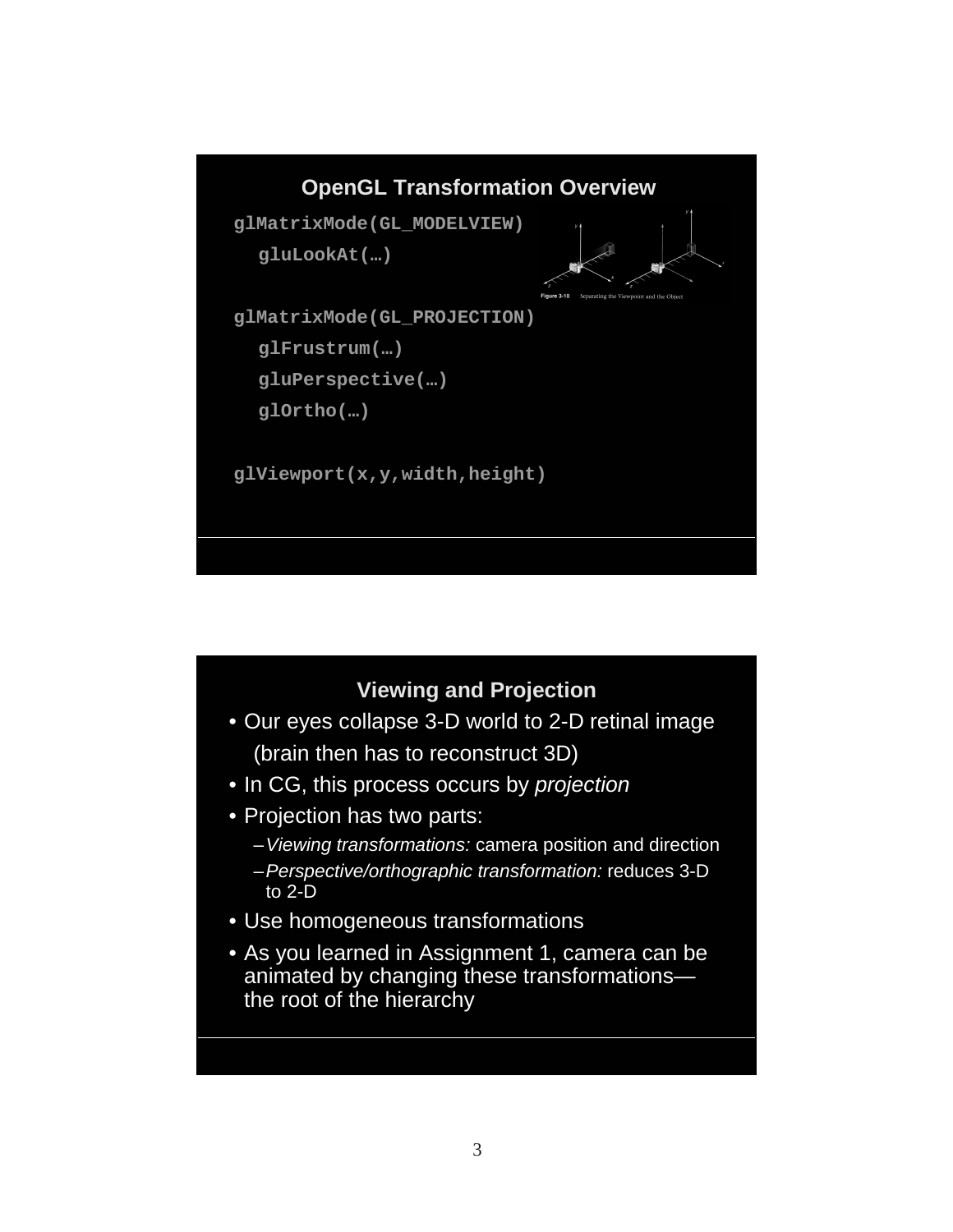

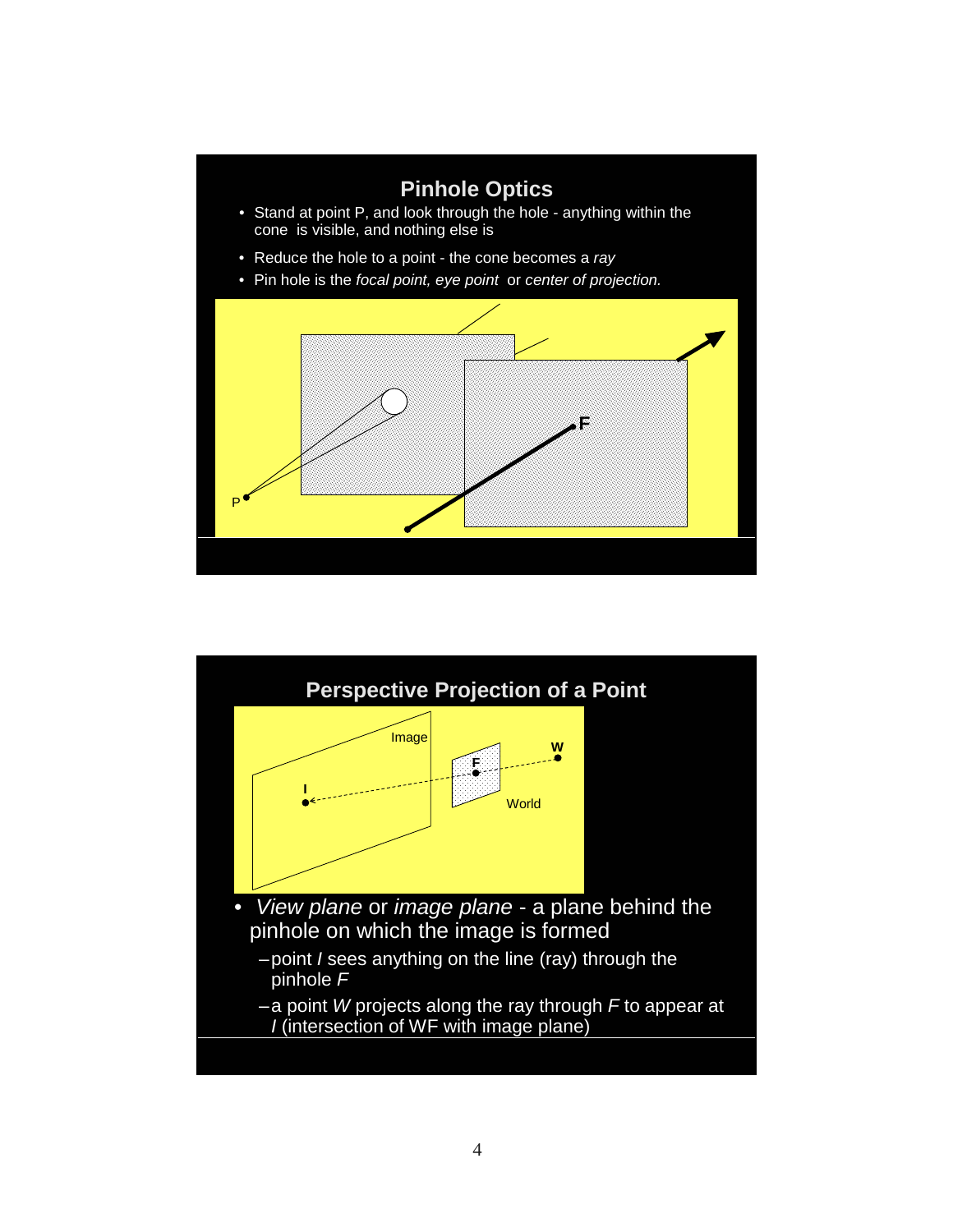

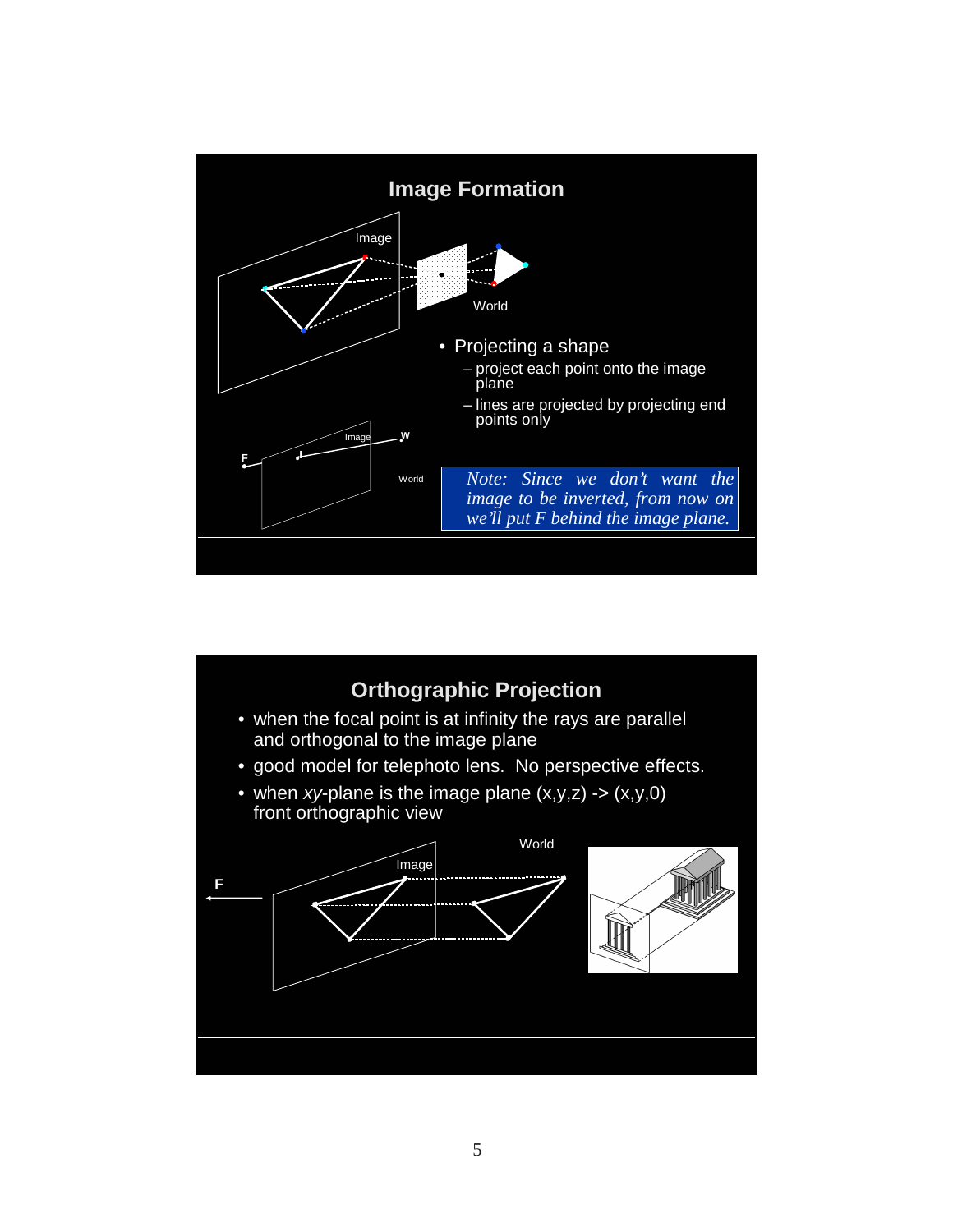

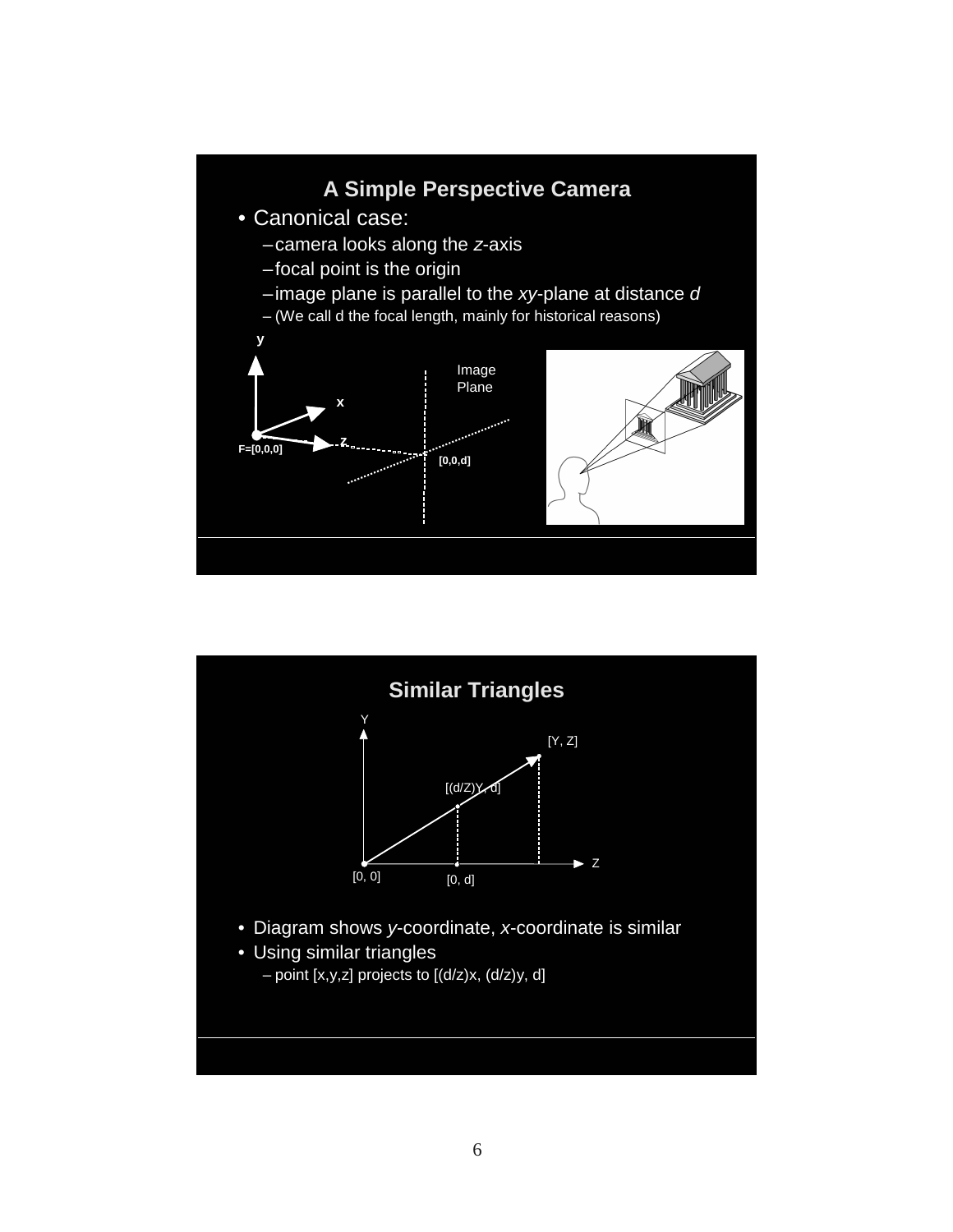## **A Perspective Projection Matrix**

•Projection using homogeneous coordinates:

– transform  $[x, y, z]$  to  $[(d/z)x, (d/z)y, d]$ 

$$
\begin{bmatrix} d & 0 & 0 & 0 \ 0 & d & 0 & 0 \ 0 & 0 & d & 0 \ 0 & 0 & 1 & 0 \end{bmatrix} \begin{bmatrix} x \ y \ z \end{bmatrix} = \begin{bmatrix} dx & dy & dz & z \end{bmatrix} \Rightarrow \begin{bmatrix} \frac{d}{dz}x & \frac{d}{z}y & d \end{bmatrix}
$$
  
Divide by 4<sup>th</sup> coordinate

(the "w" coordinate)

• 2-D image point:

– discard third coordinate

– apply viewport transformation to obtain physical pixel coordinates

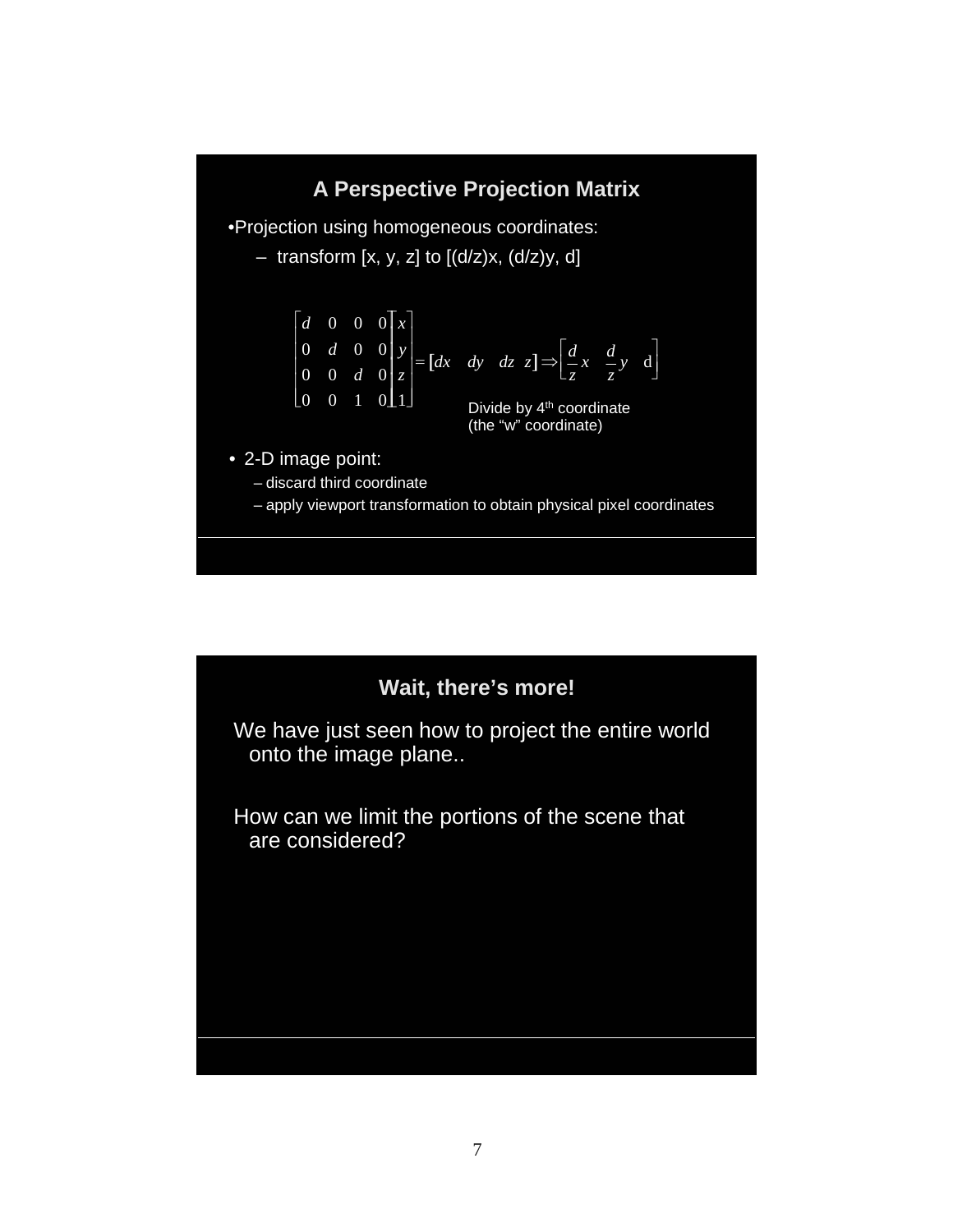

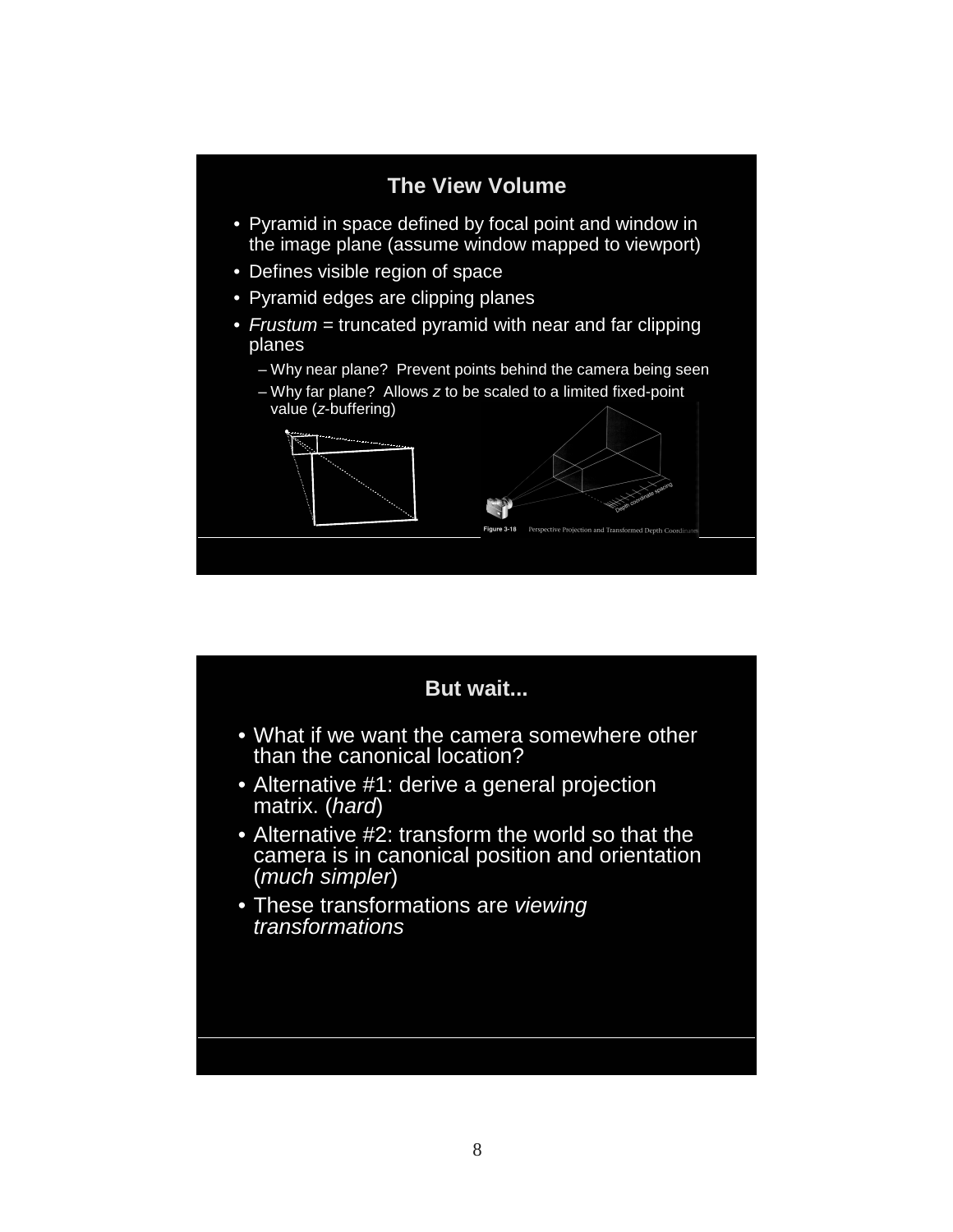#### **Camera Control Values**

- All we need is a single translation and angle-axis rotation (orientation), but...
- Good animation requires good camera control--we need better control knobs
- Translation knob move to the lookfrom point
- Orientation can be specified in several ways: – specify camera rotations
	- specify a lookat point (solve for camera rotations)

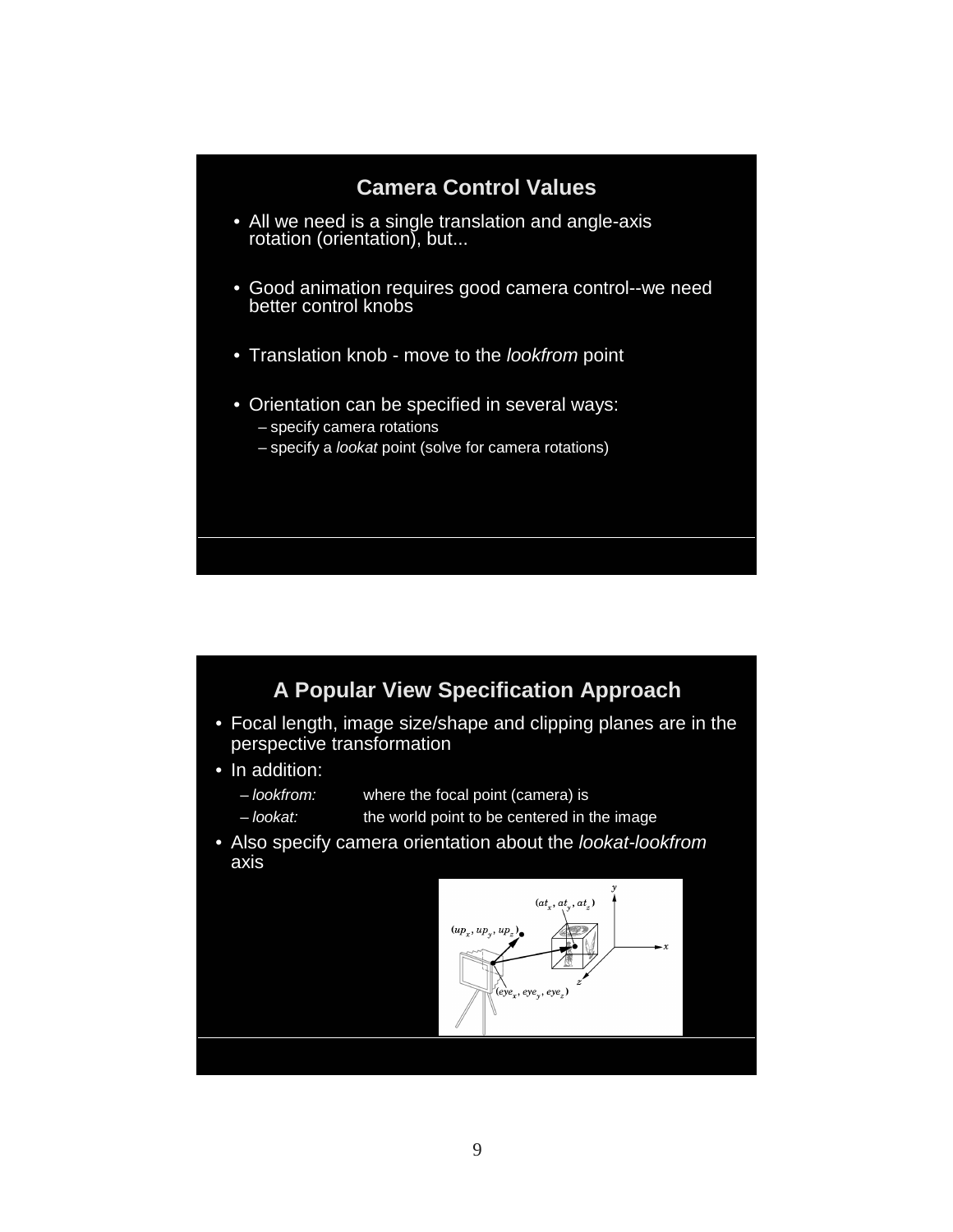

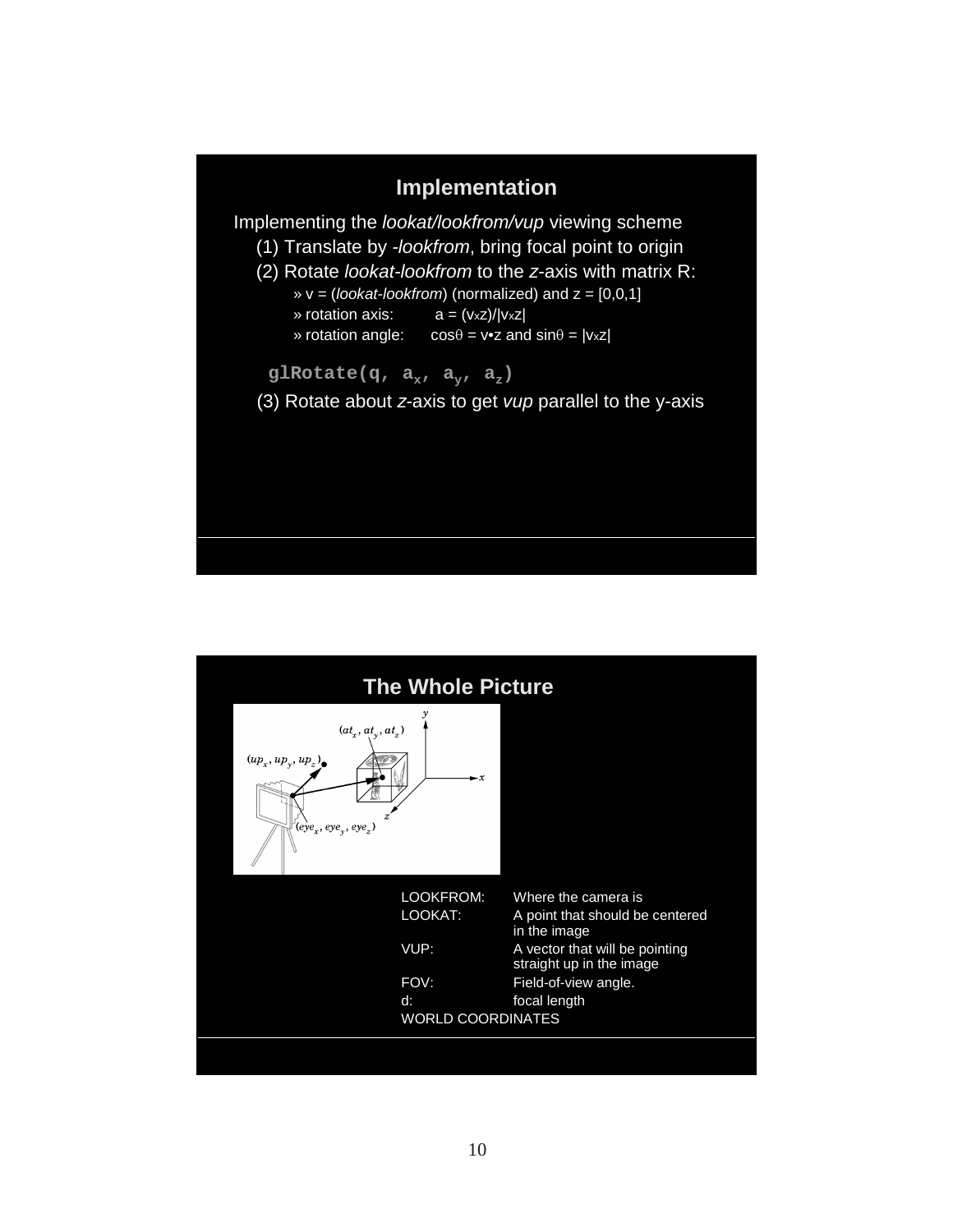

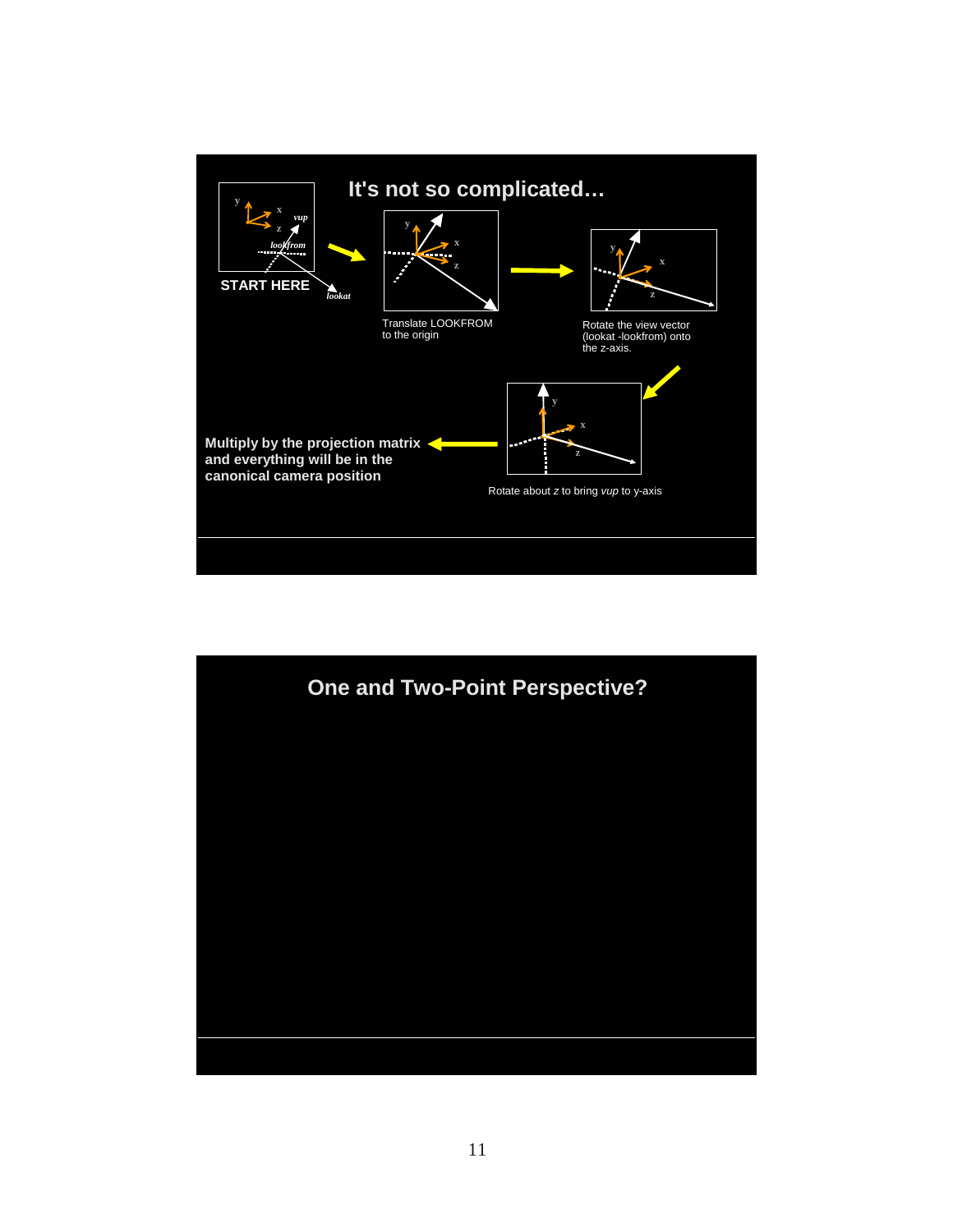

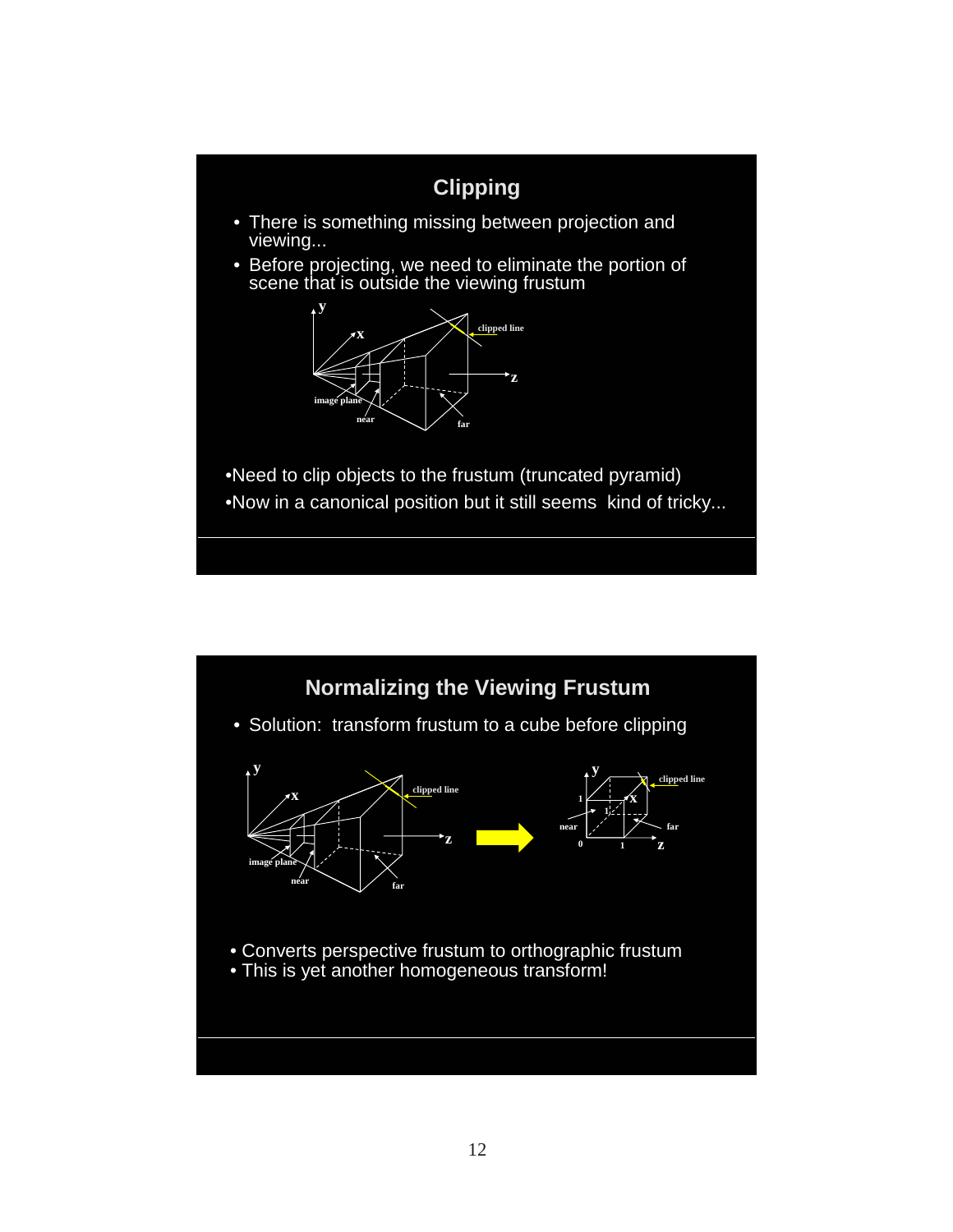# **Clipping to a Cube** • Determine which parts of the scene lie within cube • We will consider the 2D version: clip to rectangle • This has its own uses (viewport clipping) • Two approaches: –clip during scan conversion (rasterization) - check per pixel or end-point –clip before scan conversion • We will cover – clip to rectangular viewport before scan conversion

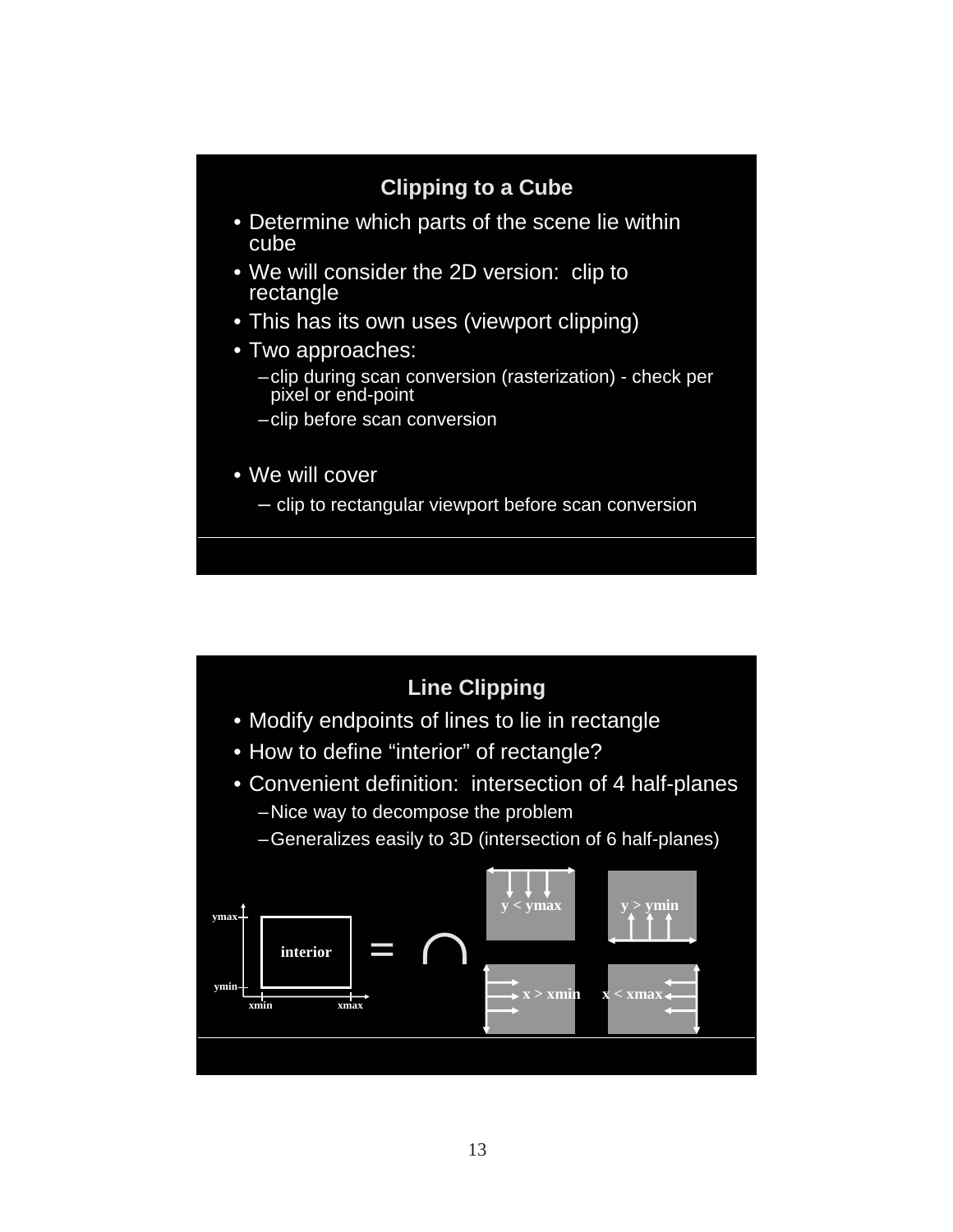

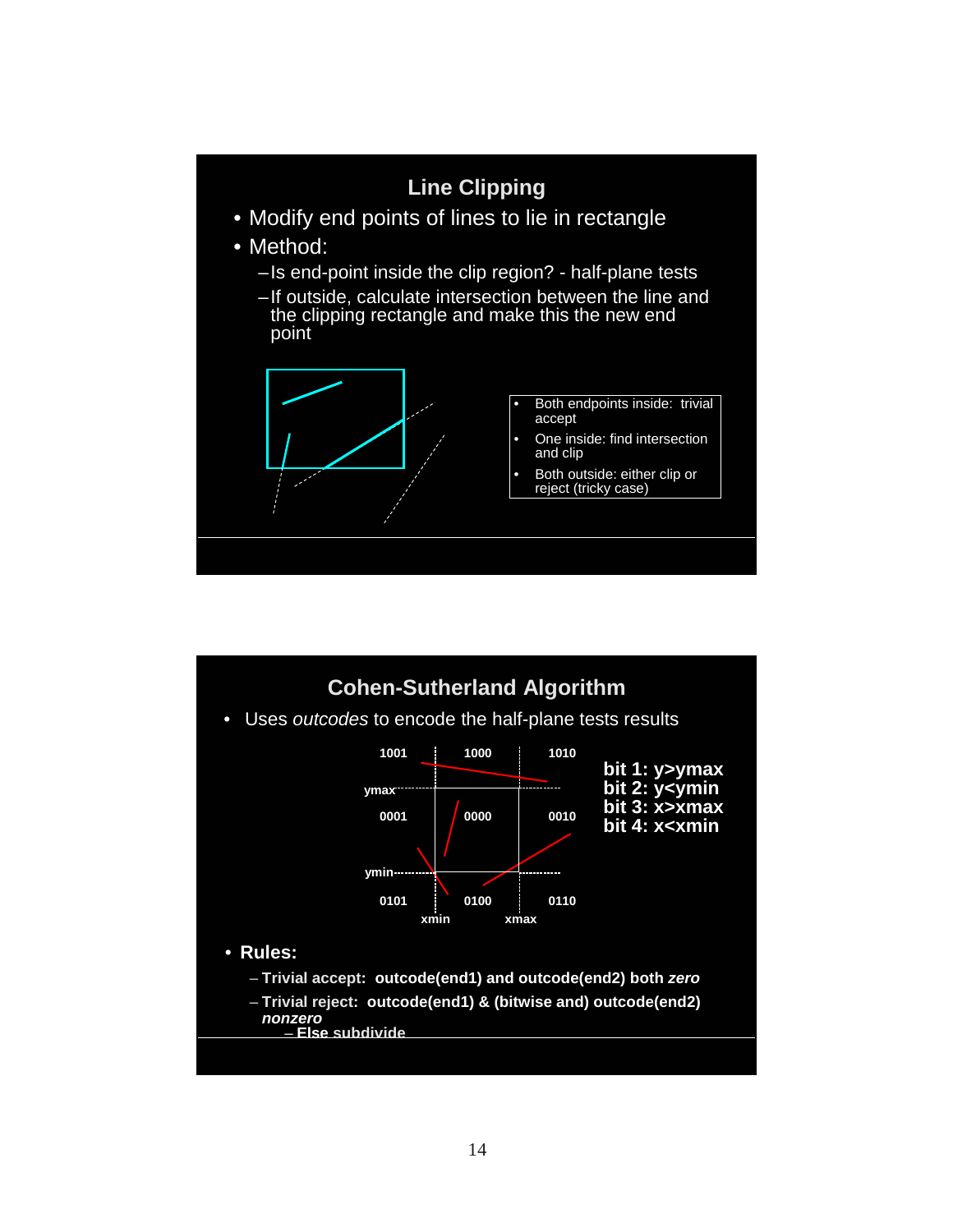

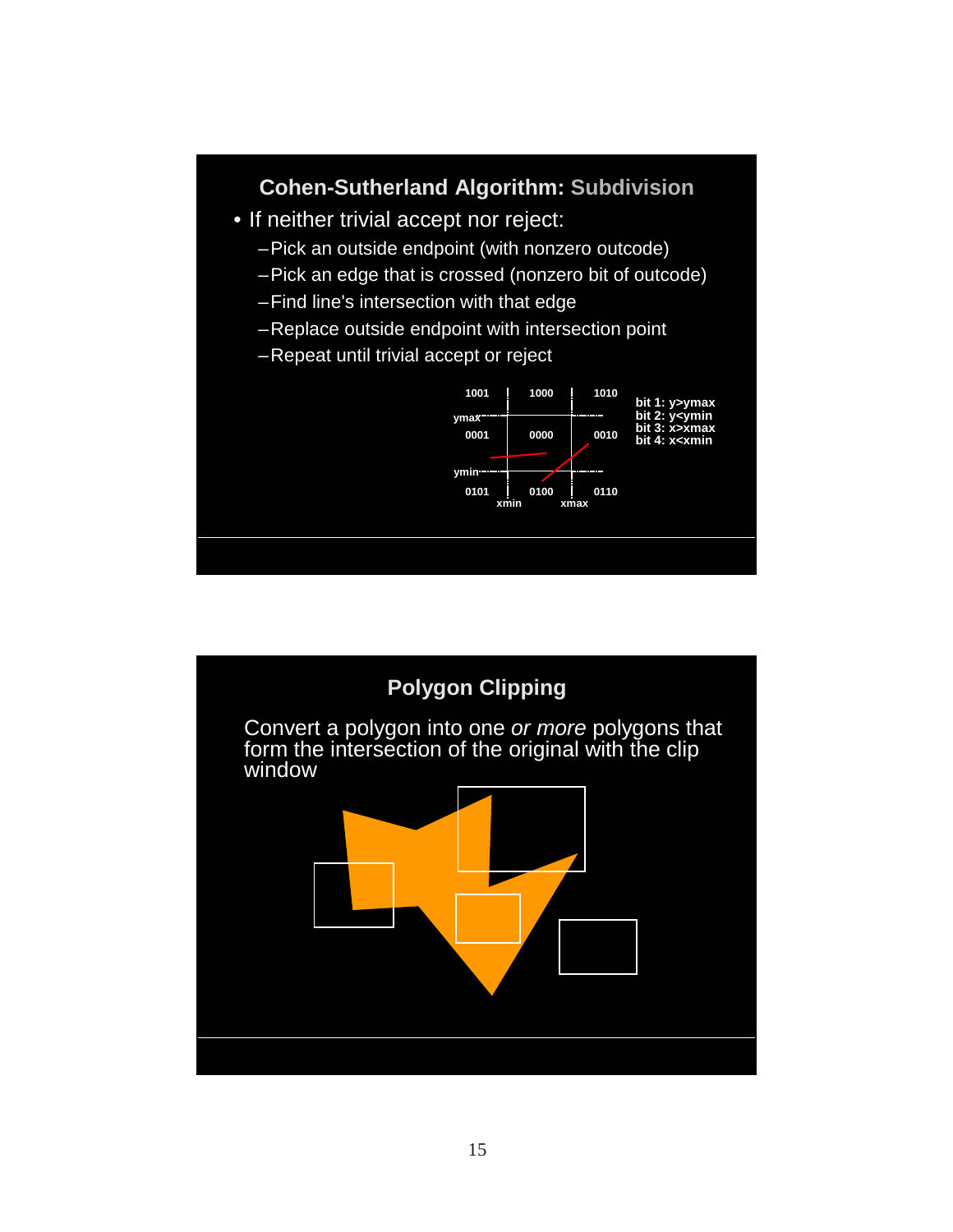### **Sutherland-Hodgman Polygon Clipping Algorithm**

- Subproblem:
	- –clip a polygon (vertex list) against a single clip plane
	- –output the vertex list(s) for the resulting clipped polygon(s)
- Clip against all four planes
	- –generalizes to 3D (6 planes)
	- –generalizes to any convex clip polygon/polyhedron



To clip vertex list against one half-plane:

- if first vertex is inside output it
- loop through list testing inside/outside transition output depends on transition:
	- **> in-to-in: output vertex**
	- **> out-to-out: no output**
	- **> in-to-out: output intersection**
	- **> out-to-in: output intersection and vertex**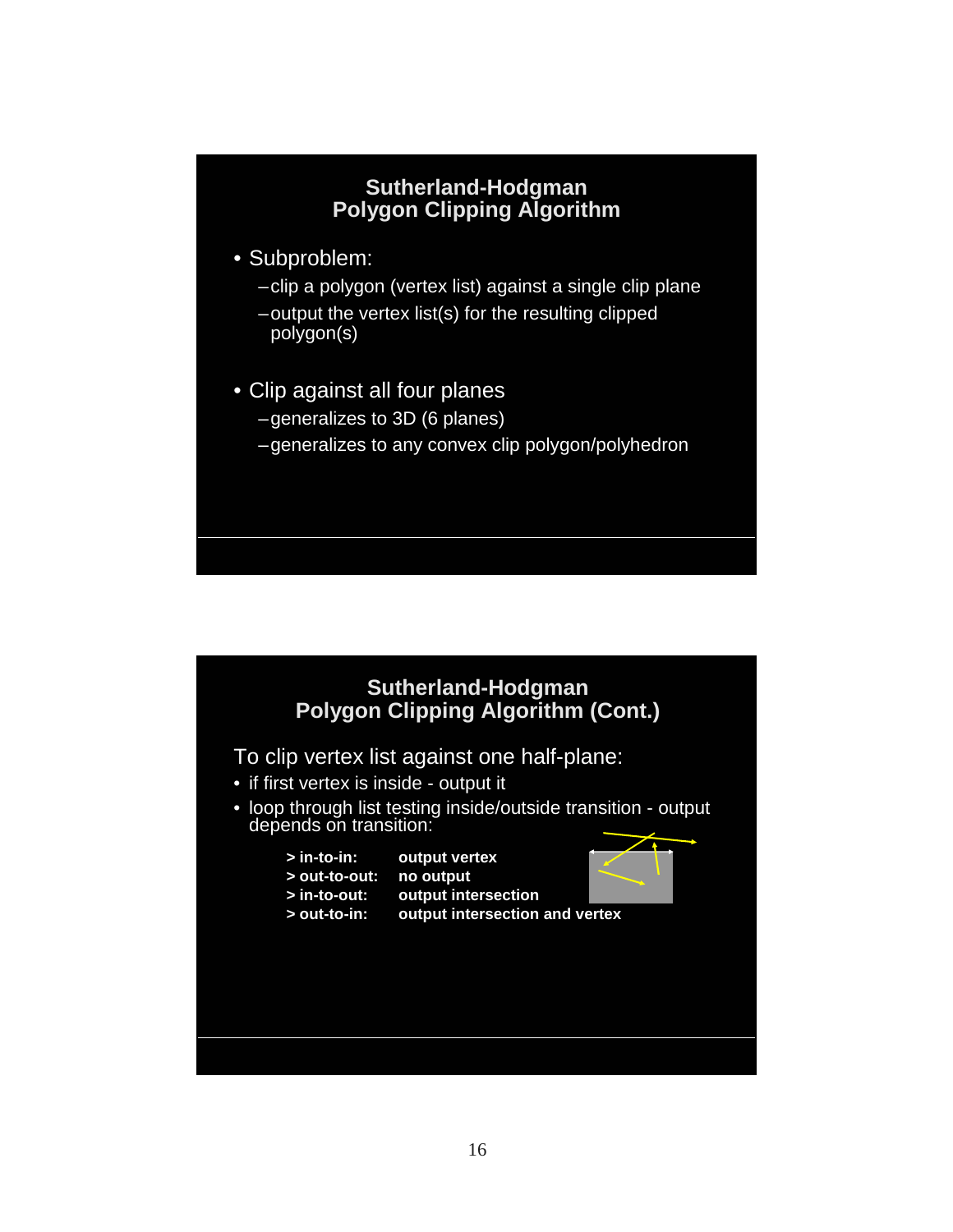

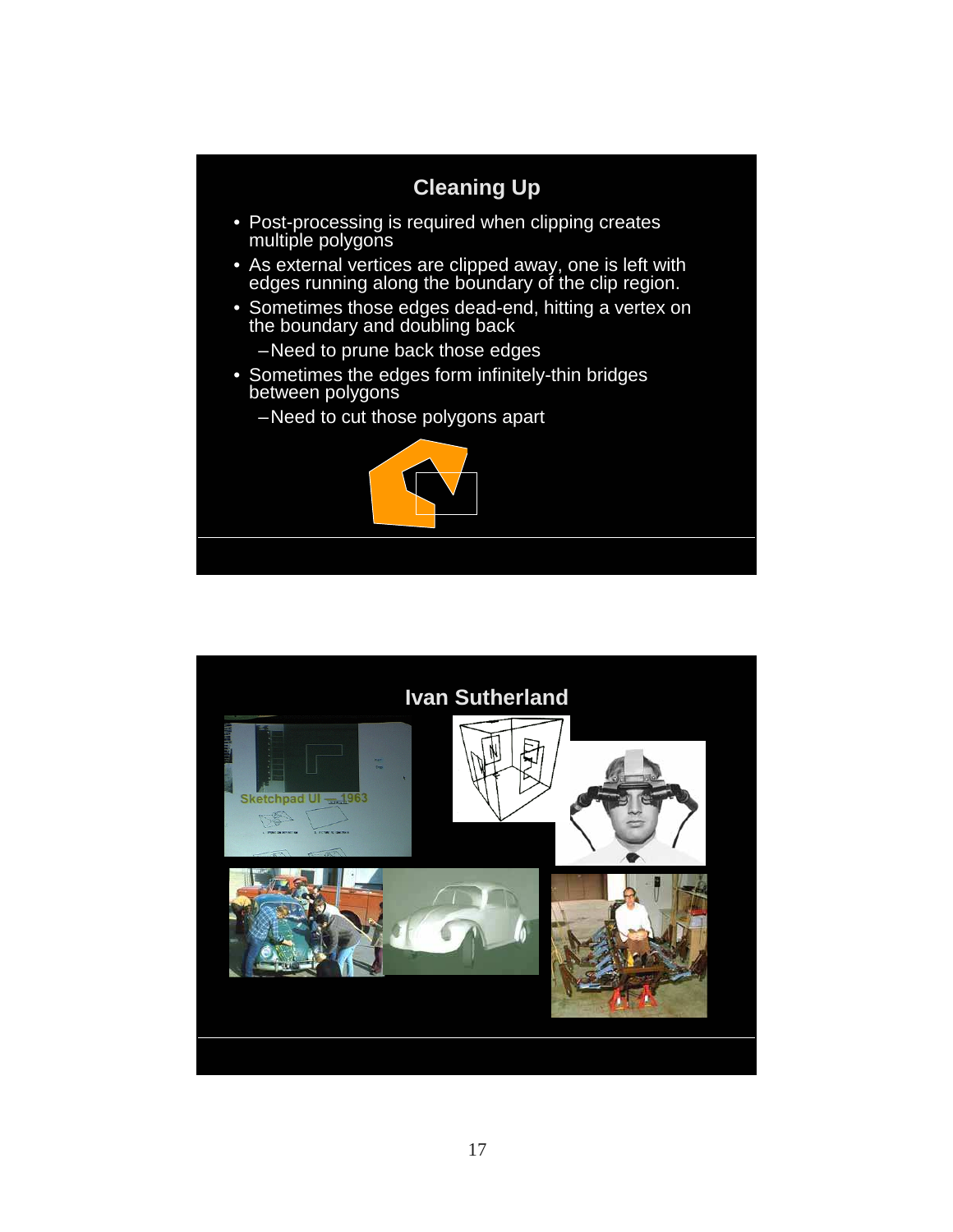

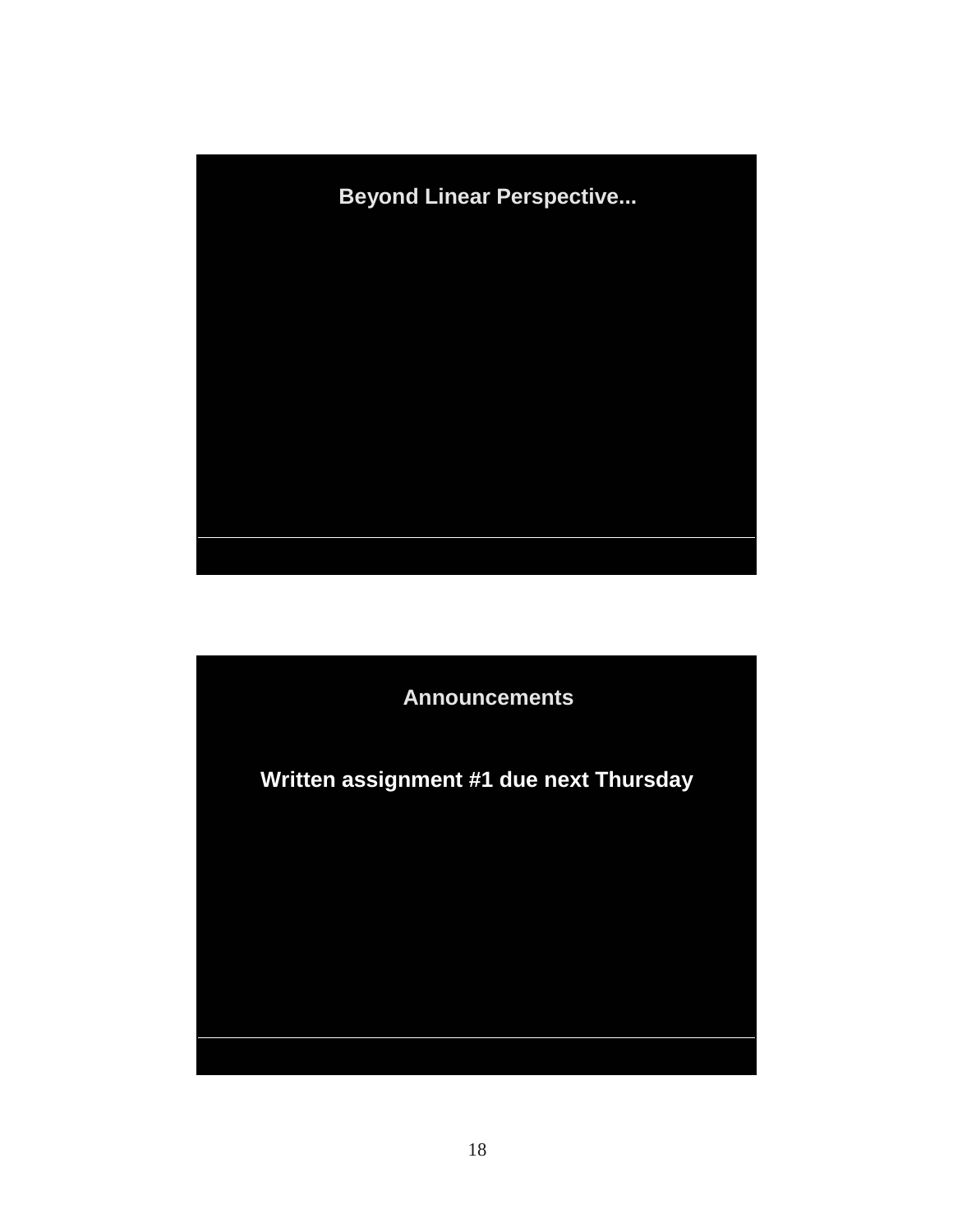

## **Virtual Trackballs**

- Imagine world contained in crystal ball, rotates about center
- Spin the ball (and the world) with the mouse
- Given old and new mouse positions
	- project screen points onto the sphere surface
	- rotation axis is normal to plane of points and sphere center – angle is the angle between the radii
- There are other methods to map screen coordinates to rotations